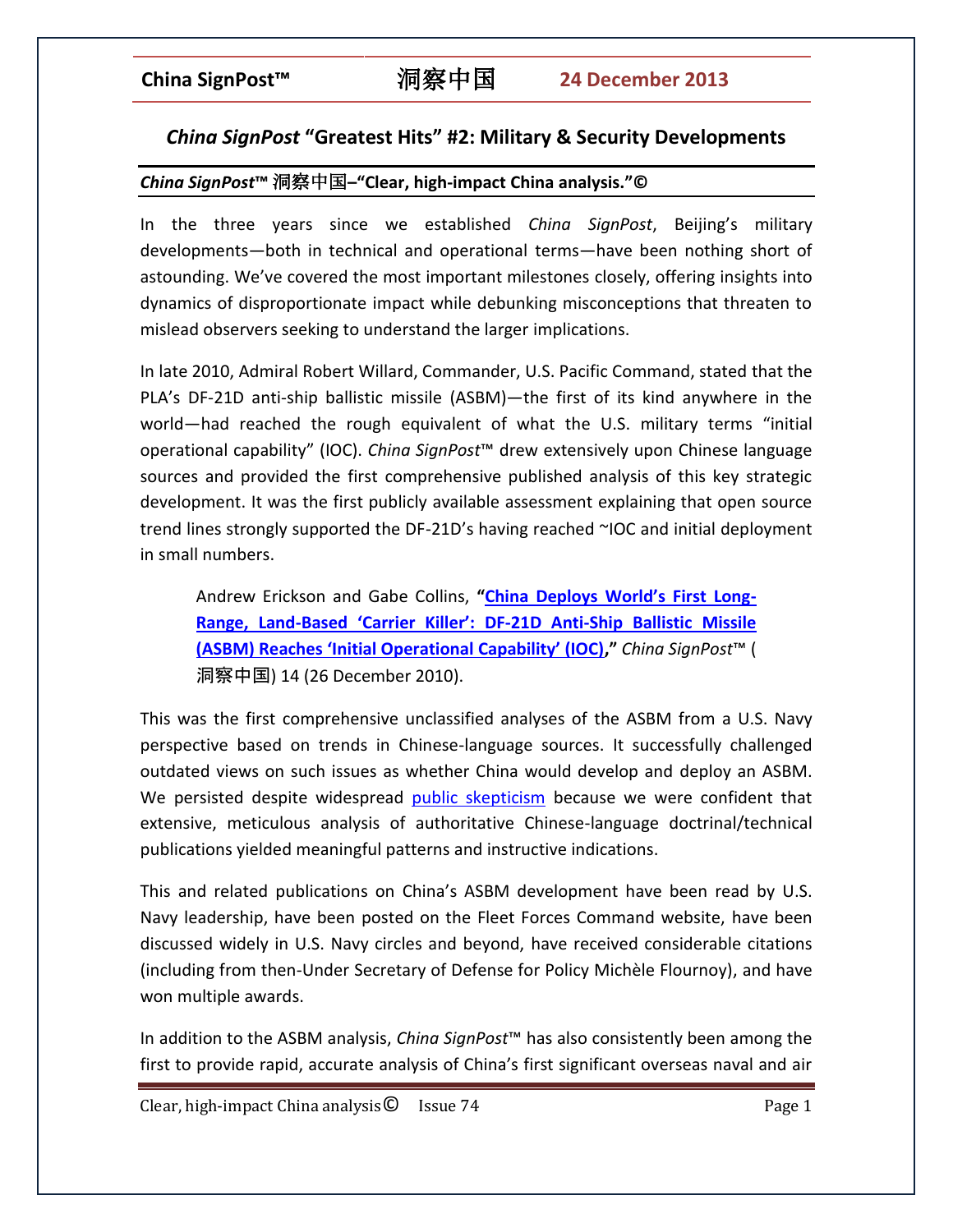deployments. Of particular note, we comprehensively assessed both the March 2011 deployment of the missile frigate *Xuzhou* to the seas off Libya and the PLA Air Force's mission in which four IL-76 long-range transport aircraft flew from northwest China to Sabha, (east-central) Libya to evacuate hundreds of Chinese citizens stranded there. The 2011 Libya crisis represented a coming of age for China's military, as it was the first longrange, multi-service deployment in direct defense of Chinese citizens trapped in a dangerous environment.

Gabe Collins and Andrew Erickson, **["The PLA Air Force's First Overseas](http://www.chinasignpost.com/wp-content/uploads/2011/03/China-SignPost_27_Analysis-of-PLAAF-IL-76-deployment-to-Libya_201103012.pdf)  [Operational Deployment: Analysis of China's](http://www.chinasignpost.com/wp-content/uploads/2011/03/China-SignPost_27_Analysis-of-PLAAF-IL-76-deployment-to-Libya_201103012.pdf) Decision to Deploy IL-76 [Transport Aircraft to Libya](http://www.chinasignpost.com/wp-content/uploads/2011/03/China-SignPost_27_Analysis-of-PLAAF-IL-76-deployment-to-Libya_201103012.pdf),"** *China SignPost™* (洞察中国) 27 (1 March 2011).

China's now five-year-old anti-piracy mission in the Gulf of Aden and the landmark deployments the PLA air and naval forces undertook during the 2011 Libyan Civil War highlight the country's small but rapidly emerging expeditionary military capabilities and mindset. China's aircraft carrier *Liaoning*—which entered service in September 2012—is an important if complicated symbol of the country's rising sea power.

*China SignPost*'s analysts have been at the forefront of explaining *Liaoning*'s strategic impacts. *China SignPost*'s coverage offers particular value because we delve directly into the strengths and weaknesses of the subcomponents of China's new naval power push—such as the J-15 fighter aircraft that is operating off *Liaoning*.

Our analysis is unique because it draws on Chinese language sources as well as insights from former naval aviators to provide a measured, technically informed assessment of what the carrier and its jets can and cannot do. Most importantly, as with much of our research, this product was anticipatory. We published it well over a year before the J-15 began any actual flight operations from *Liaoning*.

Gabe Collins and Andrew Erickson**, "'Flying Shark' [Gaining Altitude: How](http://www.andrewerickson.com/wp-content/uploads/2011/06/China-SignPost_38_-J15-Flying-Shark-Analysis_20110607.pdf)  [Might New J-15 Strike Fighter I](http://www.andrewerickson.com/wp-content/uploads/2011/06/China-SignPost_38_-J15-Flying-Shark-Analysis_20110607.pdf)mprove China's Maritime Air Warfare [Ability?](http://www.andrewerickson.com/wp-content/uploads/2011/06/China-SignPost_38_-J15-Flying-Shark-Analysis_20110607.pdf)"** *China SignPost™* (洞察中国) 38 (7 June 2011).

In addition to providing rapid, on-point analysis of breaking events, *China SignPost* has also published research illustrating the dynamics that are motivating and shaping China's military modernization, as well as detailed examination of strategic implications for other major powers. When we believe it provides value to our readers, we do not hesitate to take on controversial issues and analyze them rigorously. This we did in our

 $Clear, high-impact China analysis  $\odot$  \nIs sue 74 \nPermitian \nPermitian \nPermitian \nPermitian \nPermitian \nPermitian \nPermitian \nPermitian \nPermitian \nPermitian \nPermitian \nPermitian \nPermitian \nPermitian \nPermitian \nPermitian \nPermitian \nPermitian \nPermitian \nPermitian \nPermitian \nPermitian \nPermitian \nPermitian \nPermitian \nPermitian \nPermitian \nPermitian \nPermitian \nPermitian \nPermitian \nPermitian \nPermit$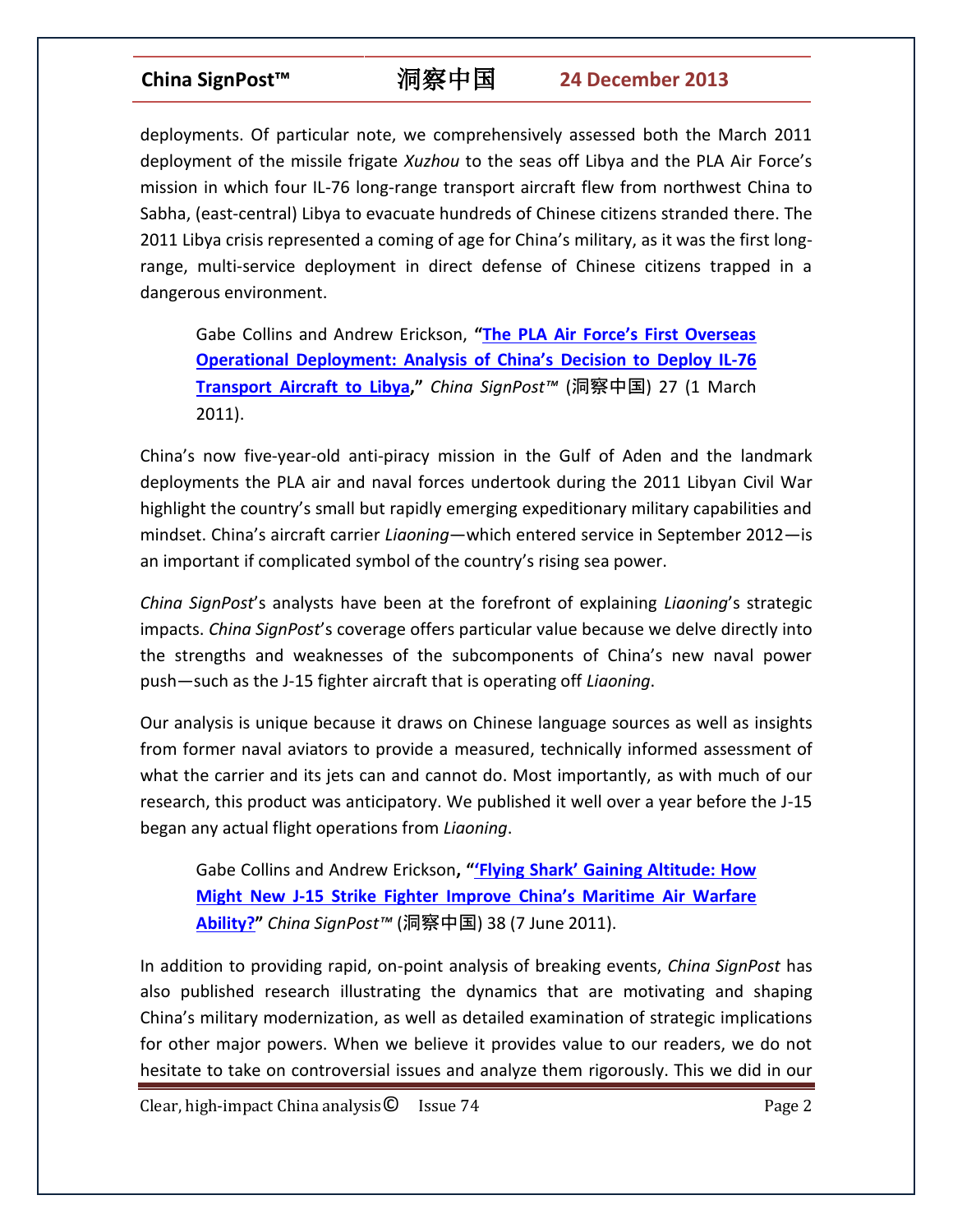"Strategic Horizons" series, which examined key drivers behind China's rapid naval modernization and what it means for key regional forces, including those of the U.S. and Japan.

Andrew Erickson and Gabe Collins, **"Near Seas 'Anti-Navy' [Capabilities,](http://www.chinasignpost.com/wp-content/uploads/2012/03/China-SignPost-55_Strategic-Horizon_1A_Near-Seas-Are-The-Real-Challenge_20120306.pdf)  N[ot Nascent Blue Water Fleet, Constitute China's Core Challenge t](http://www.chinasignpost.com/wp-content/uploads/2012/03/China-SignPost-55_Strategic-Horizon_1A_Near-Seas-Are-The-Real-Challenge_20120306.pdf)o U.S. [and Regional Militaries](http://www.chinasignpost.com/wp-content/uploads/2012/03/China-SignPost-55_Strategic-Horizon_1A_Near-Seas-Are-The-Real-Challenge_20120306.pdf),"** *China SignPost*™ (洞察中国) 55 (6 March 2012).

Andrew Erickson and Gabe Collins, **["China's Rising Seaborne Food and](http://www.chinasignpost.com/wp-content/uploads/2012/05/China-SignPost_59_Strategic-Horizon-1C_Energy-Resources-and-Naval-Modernization_201205121.pdf)  [Fuel Imports: Propelling Naval Expansion?](http://www.chinasignpost.com/wp-content/uploads/2012/05/China-SignPost_59_Strategic-Horizon-1C_Energy-Resources-and-Naval-Modernization_201205121.pdf)"** *China SignPost*™ (洞察中国) 59 (12 May 2012).

As we enter 2014, *China SignPost* will continue to follow developments of disproportionate significance and draw upon a wide range of data and ideas that span multiple disciplines to offer original insights into China and its impact on the Asia-Pacific region and beyond. When it comes to breaking and far-reaching developments, we want to make sure that you read solid analysis of them here before it's available anywhere else.